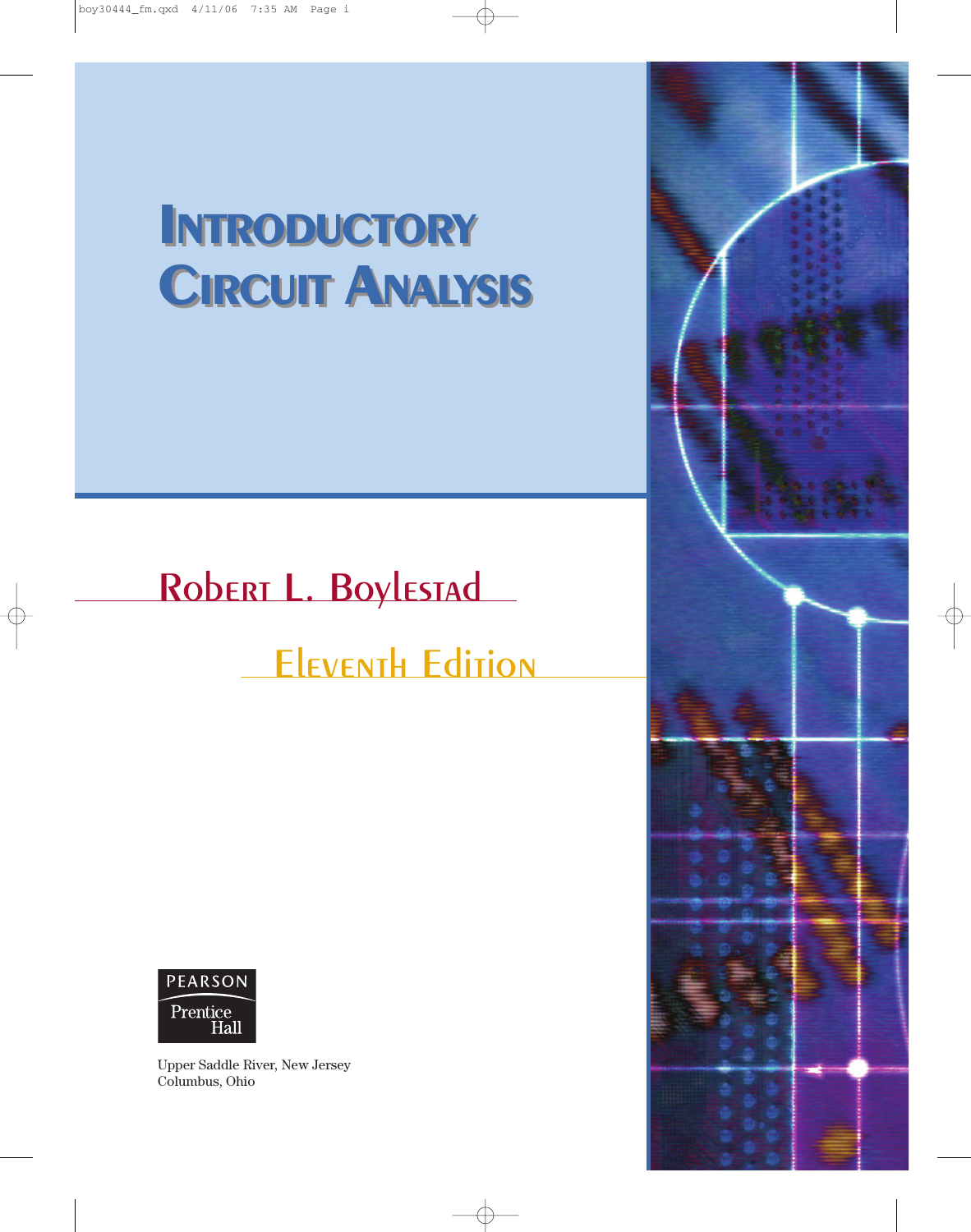## **Library of Congress Cataloging-in-Publication Data**

Boylestad, Robert L. Introductory circuit analysis / Robert L. Boylestad.—11th ed. p. cm. Includes index. ISBN 0-13-173044-4 1. Electric circuits—Textbooks. 2. Electric circuit analysis—Data processing—Textbooks. 3. PSpice. I. Title. TK454.B68. 2007 621.319'2—dc.22 2006044772

**Editor in Chief:** Vern Anthony **Production Editor:** Rex Davidson **Design Coordinator:** Diane Ernsberger **Editorial Assistant:** Lara Dimmick **Cover Designer:** Candace Rowley **Cover art:** Getty One **Illustrations:** Rolin Graphics **Production Manager:** Matt Ottenweller **Senior Marketing Manager:** Ben Leonard **Marketing Assistant:** Les Roberts **Senior Marketing Coordinator:** Liz Farrell

This book was set in Times Roman by Carlisle Publishing Services and was printed and bound by R. R. Donnelley & Sons Company. The cover was printed by Phoenix Color Corp.

Cadence and the Cadence logo, Orcad, PSpice, and OrCAD Capture are registered trademarks of Cadence Design Systems, Inc.

Electronics Workbench and Multisim are registered trademarks of Electronics Workbench, Inc.

Mathcad is a product of MathSoft Engineering & Education, Inc.

**Copyright © 2007, 2003, 2000, 1997, 1994, 1990, 1987, 1982, 1977, 1972, 1968 by Pearson Education, Inc., Upper Saddle River, New Jersey 07458.** Pearson Prentice Hall. All rights reserved. Printed in the United States of America. This publication is protected by Copyright and permission should be obtained from the publisher prior to any prohibited reproduction, storage in a retrieval system, or transmission in any form or by any means, electronic, mechanical, photocopying, recording, or likewise. For information regarding permission(s), write to: Rights and Permissions Department.

**Pearson Prentice Hall™** is a trademark of Pearson Education, Inc. **Pearson®** is a registered trademark of Pearson plc **Prentice Hall®** is a registered trademark of Pearson Education, Inc.

Pearson Education Singapore Pte. Ltd. Pearson Education North Asia Ltd.

Pearson Education Ltd. Pearson Education Australia Pty. Limited Pearson Education Canada, Ltd. Pearson Educación de Mexico, S.A. de C.V. Pearson Education—Japan Pearson Education Malaysia Pte. Ltd.



10 9 8 7 6 5 4 3 2 1 ISBN: 0-13-173044-4